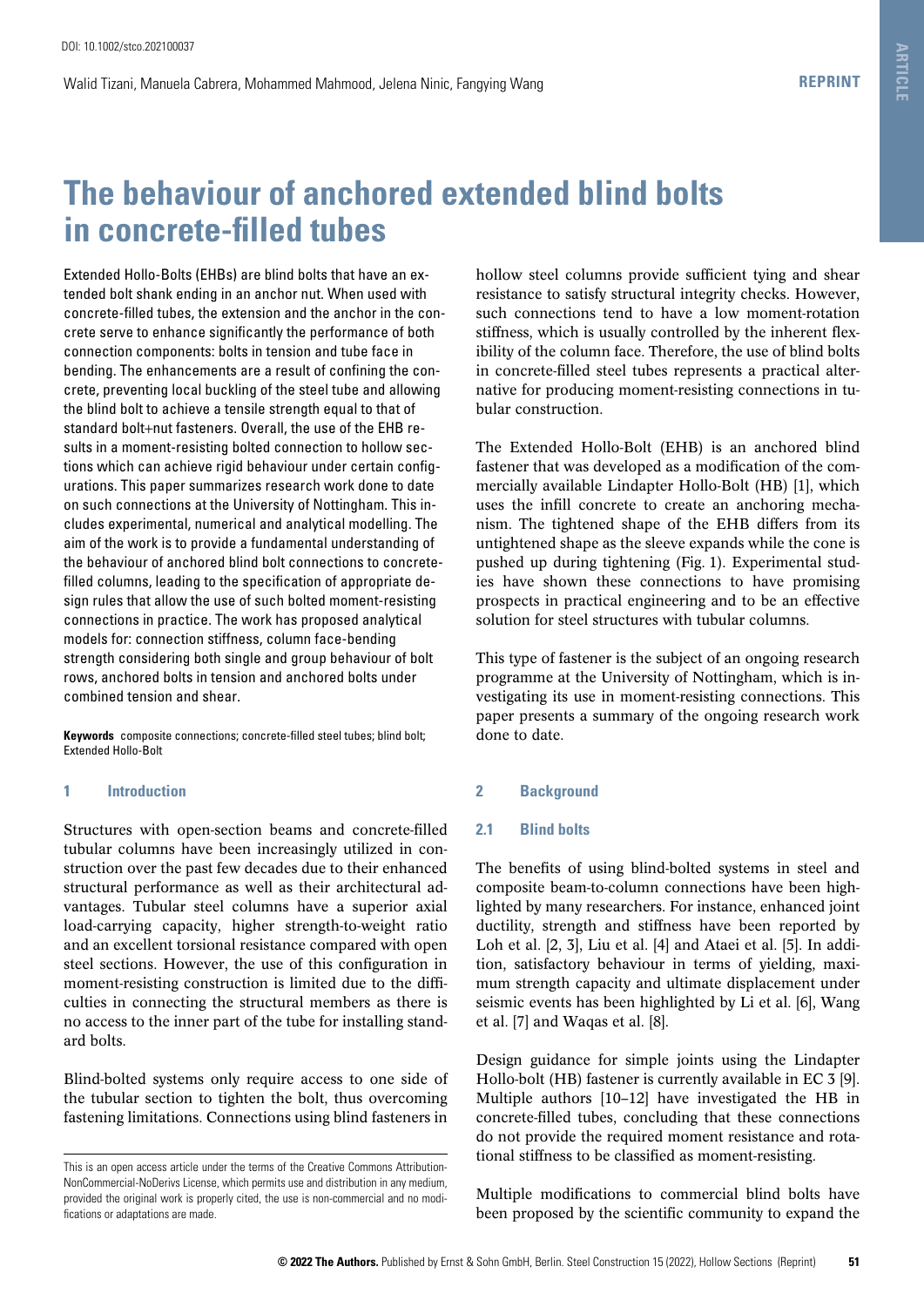W. Tizani, M. Cabrera, M. Mahmood, J. Ninic, F. Wang: The behaviour of anchored extended blind bolts in concrete-filled tubes



**Fig. 1** Extended Hollo-Bolt (EHB) parts: a) shape before tightening, b) shape after tightening

use of blind bolts to moment-resisting connections. For instance, connections using the Double-Headed Anchored Blind Bolt (DHABB), introduced by Oktavianus et al. [13] as a modification of the Ajax-Oneside fastener [14], exhibit higher secant stiffness and lower cyclic deterioration than connections made with the original blind fastener [15]. Another example is the Thread-Fixed One-side Bolt (TFOB), which uses a similar concept to the Flowdrill system [16] that has been shown to be a good alternative to the traditional bolt and nut in engineering applications [17]. Finally, the blind fastener of interest in this article is the Extended Hollo-Bolt (EHB), modified from the HB by Tizani and Ridley-Ellis [18], which shows promising potential for use in moment-resisting connections [19–22].

The component method for different types of steel connection is detailed in EC 3 [9] and represents a simplified approach for analysing complex connections and facilitating the joint design procedure. This method breaks down the connection into a series of individual rigid and flexible components that contribute to the overall structural properties.

Models currently available for calculating the strength and stiffness of blind-bolted connections cannot be extended to the EHB due to significant differences in bolt geometry and complex contact interactions between the bolt components and the infill concrete.

The joint components that contribute to the resistance and/or rotational stiffness of the EHB joint are presented in Tab. 1 together with the availability of evaluation rules in EC 3 [9]. The identification of these components is based on the following assumptions:

- The beam flange carries all compression and therefore the beam web in compression is not considered.
- Owing to the stiffening action of the infill concrete, the following components do not need to be considered: column face compression, side column faces compression/tension and punching shear failure around the bolt heads in compression.
- The weld components do not contribute to the rotational stiffness of the joint. However, their resistance must be checked against the existing rules available in EC 3.

# **2.2 EHB failure modes**

Three main failure modes have been identified for the tension zone of the EHB connection: bolt failure in tension, column face failure in bending and combined failure mode (simultaneous failure of bolts in tension and column face in bending). These failure modes have also been reported for other blind bolts. For instance, the TSOB exhibits column failure for the strong column-weak bolt

|  |  |  | <b>Tab. 1</b> EHB joint components and availability of evaluation rules |  |  |  |  |  |  |  |
|--|--|--|-------------------------------------------------------------------------|--|--|--|--|--|--|--|
|--|--|--|-------------------------------------------------------------------------|--|--|--|--|--|--|--|

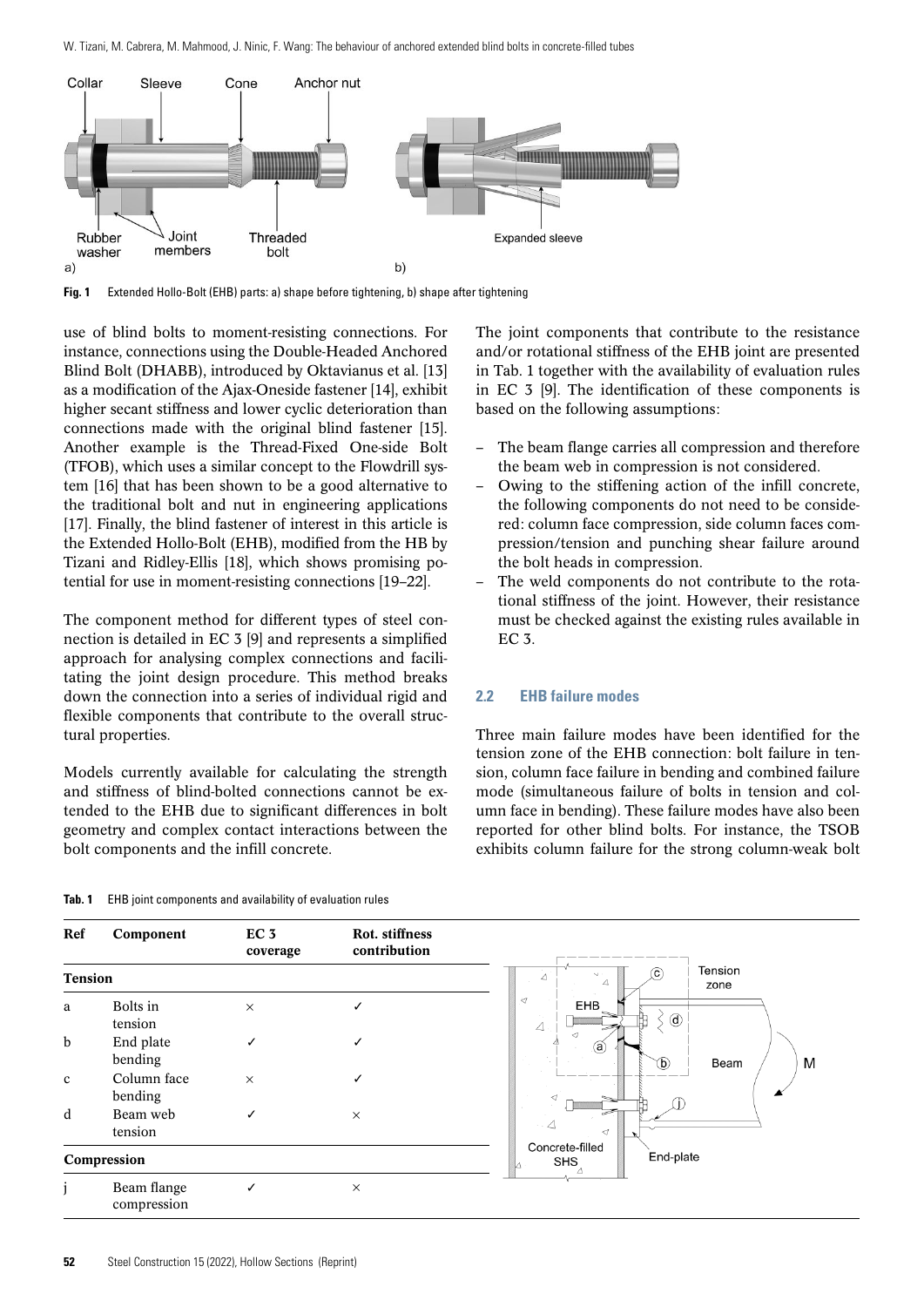

**Fig. 2** Pull-out behaviour of EHB in comparison with type HB with and without infill concrete [25] (specimen key: bolt type–bolt diameter–shank length–bolt grade and batch concrete grade–sample number)

case and bolt fracture for weak column-strong bolt [23]. Similarly, the failure modes for the anchored Ajax-Oneside fastener are bolt fracture and tube wall yield accompanied by bolt pull-out, depending on the bolt location and geometrical configuration of the connection [24].

EHB bolts in tension and column face bending have been studied independently by isolating the component of interest, and these modes are described below.

# **3 Research work**

## **3.1 EHB in tension**

Pitrakkos [25] developed an experimental setup with a rigid column face arrangement to isolate bolt behaviour. The testing configurations included single-sided and double-sided T-stub models under different types of load. Monotonic tensile pull-out tests were performed on 16 single-sided and four double-sided T-stubs, and an analytical model was developed for this component.

The authors [25] compared the EHB global behaviour with the HB counterparts with and without infill con-

crete, as shown in Fig. 2. It was observed that the anchored nut distributes the applied force over the surrounding concrete and therefore stress concentrations in the expanding sleeves decrease, thus limiting their failure and eliminating concrete breakout.

The study concluded that the EHB component is similar to standard bolts as the failure mode corresponds to bolt shank necking and fracture, showing that it is able to develop the full tensile capacity of its internal bolt. In addition to the benefits of using concrete infill plus high concrete strength and bolt grade, it was found that the bolt group action does not compromise the strength of the system as the total connection strength is equal to the sum of the individual bolts.

Using the experimental results reported above, Pitrakkos [26] developed an analytical model based on a system of three massless spring elements: internal bolt elongation  $k_{\rm b}$ , expanding sleeves  $k_{\rm HB}$  and mechanical anchorage  $k_{\rm M}$ . The model approximates the behaviour of the component by placing the expanding sleeves and mechanical anchorage elements in a parallel arrangement, while in series with the internal bolt elongation element (Tab. 2). The proposed model accurately predicts the response of the

**Tab. 2** Spring analytical model for EHB in tension component [26]

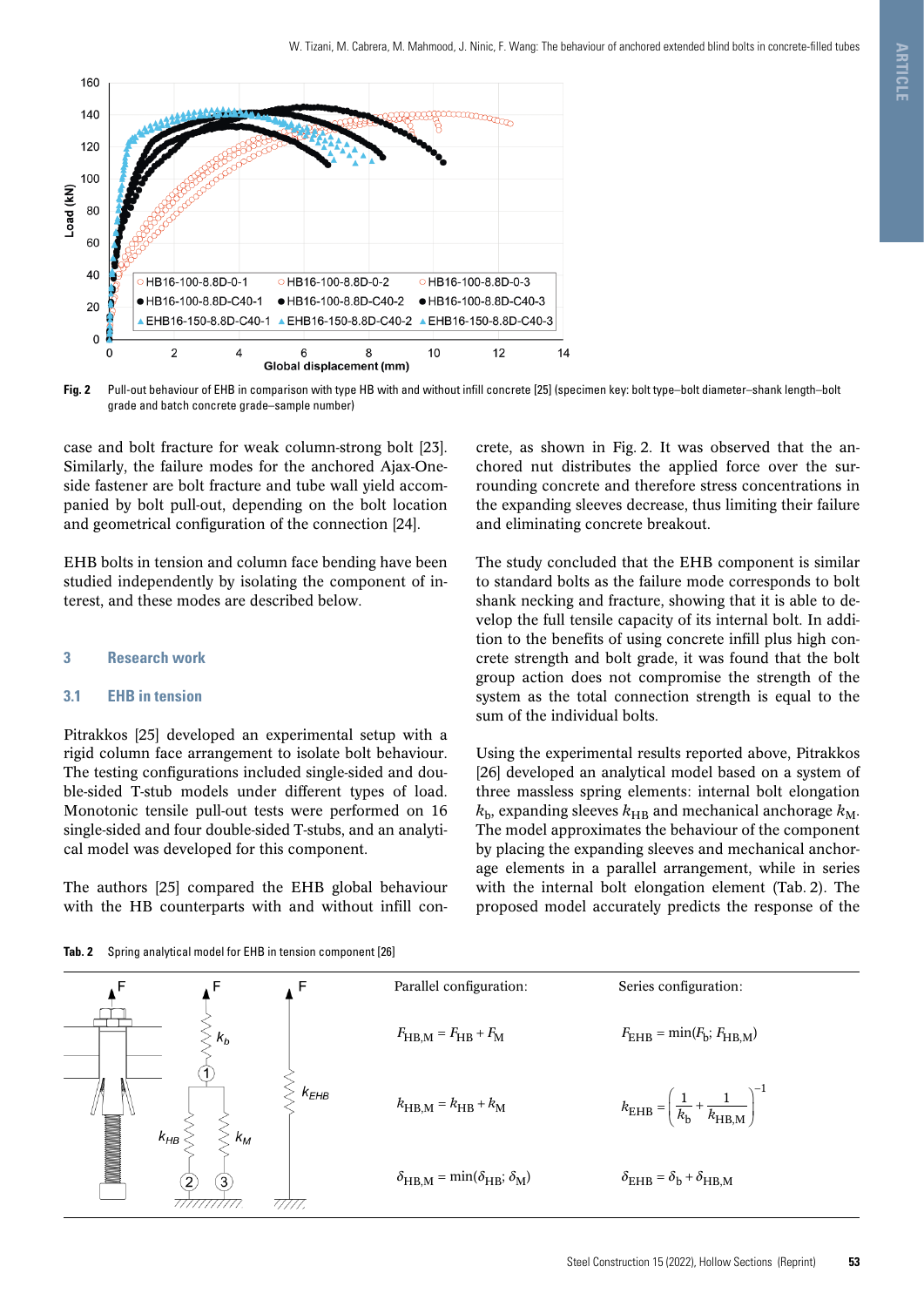component and contributed to the development of a more detailed design method for the fastener.

In the table,  $k$  is the stiffness and  $\delta$  the deformation capacity. The ultimate strength of the EHB component model  $F_u$  is calculated as follows (Eq. (1)):

$$
F_{\rm u} = f_{\rm ub} A_{\rm s} \tag{1}
$$

where  $f_{\text{ub}}$  is the bolt ultimate stress and  $A_{\text{s}}$  the bolt tensile stress area.

# **3.2 Column face in bending**

The column face component has been assessed under tensile pull-out load by means of a test arrangement that involves the use of a simplified rigid replica of the EHB. Mahmood [27] performed 17 pairs of tests on single-sided T-Stub EHB connections subjected to a monotonic tensile load for single and double rows of bolts. The study quantified the effect of changing concrete strength and type, tube wall slenderness ratio (defined as tube wall width-to-thickness ratio), gauge and pitch distances and bolt anchored length in the column face component performance. It was concluded that the first failure signs are caused by concrete crushing followed by bolt slippage.

Based on yield line theory, Mahmood and Tizani [28] developed a quad-linear model to estimate the plastic resistance and stiffness of the component bending behaviour based on the assumption that the strength of the column face component is equal to the sum of the tube plate strength and the anchorage resistance. The component plastic resistance is calculated as follows (Eq. (2)):

$$
F_{\rm p} = (F_{\rm ps} + F_{\rm pa}) \left( \frac{1.1L_{\rm an} + 130}{b} \right) \tag{2}
$$

**Tab. 3** Yield line pattern modes for calculating SHS plate plastic resistance [28]



where:

- *F*ps SHS plate plastic resistance
- *F*pa anchorage plastic resistance

*L*an EHB anchored length

*b* column face width

The EHB anchorage resistance  $F_{pa}$  is calculated as follows (Eq. (3)):

$$
F_{\text{pa}} = A_{\text{c}} f_{\text{tc}} \tag{3}
$$

where:

- *A*<sup>c</sup> concrete cone projected area, calculated based on the cone failure mode
- $f_{\text{tc}}$  confined concrete tensile strength, calculated from  $f_{\rm ct} = 0.1 f_{\rm cu} \gamma_2$ , with  $\gamma_2 = \frac{f_y}{10 \mu} \ge 1$  $\gamma_2 = \frac{y}{10\mu} \ge$

*f*<sub>cu</sub> characteristic concrete cube compressive strength

To calculate the SHS plate plastic resistance, two yield line patterns were identified as the dominant failure modes depending on the bolt pitch distance *p* (Tab. 3).

The proposed model captures the experimental data and numerical results with an acceptable level of accuracy, thus representing a significant step towards the development of design guidance for EHB connections on the basis of the component method.

# **3.3 Combined failure: bolts in tension and column face in bending**

In the present study, an experimental programme was performed on eleven pairs of single-sided T-Stub EHB connections subjected to a monotonic tensile load for a single row of two EHBs. The parameters evaluated included bolt diameter, concrete strength, gauge distance,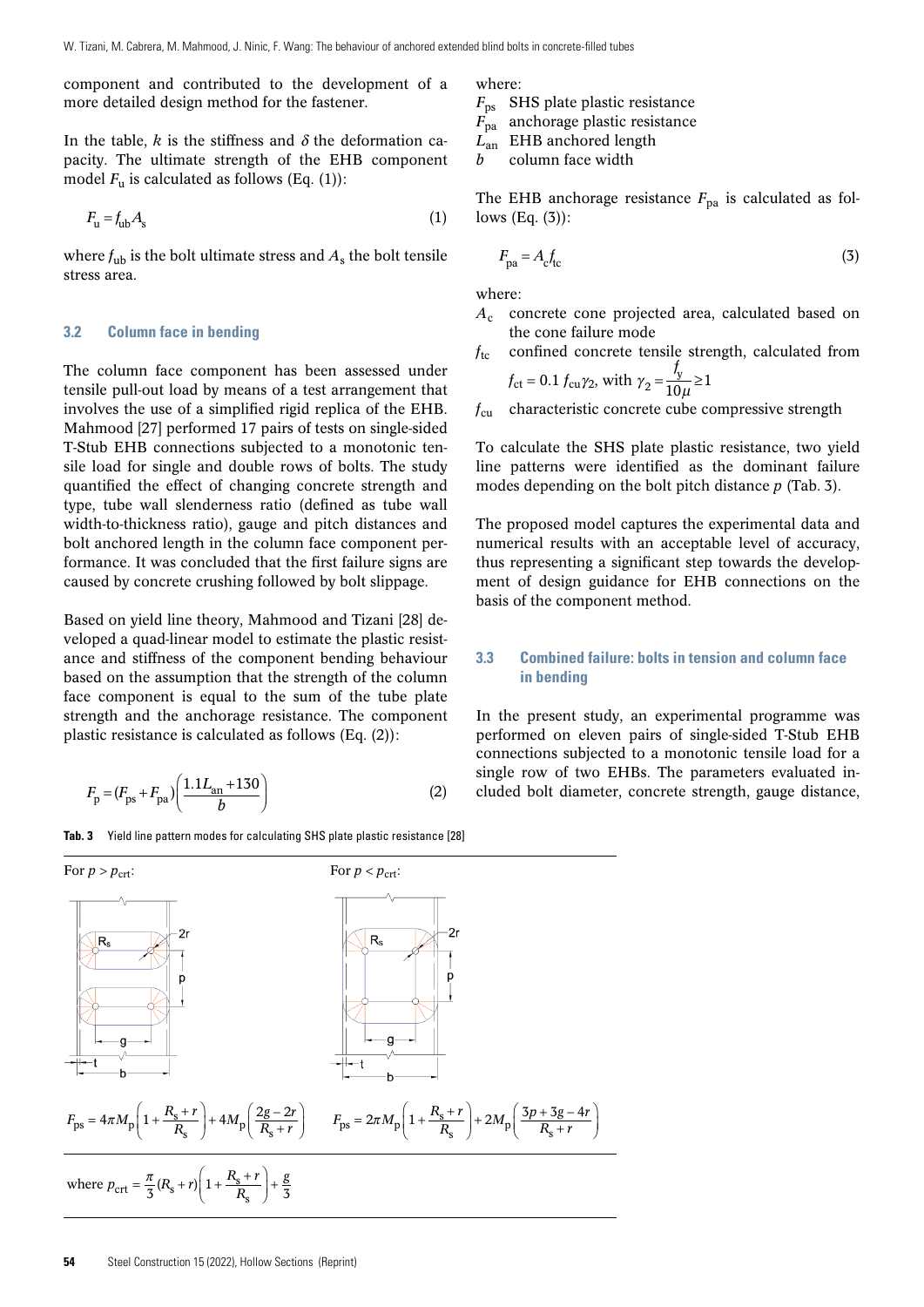

**Fig. 3** Column face bending failure accompanied by sleeve fracture and bolt slippage (sample M20)

bolt shank length and tube wall slenderness ratio for the combined failure component.

It was observed that considerable deformation of the column face is generally accompanied by sleeve fracture. This failure mode had not been reported for the other components, i. e. the use of infill concrete has been demonstrated to reduce the concentration of stresses in the expanding sleeves, thus limiting their failure in the bolt component, and the simplified geometry and rigid bolt eliminated this failure mode completely in the column face component. However, in the combined component case, in configurations where the column exhibits considerable deformation and the concrete is severely damaged, the stress concentration in the area of contact between tube hole and EHB cone increases and causes sleeve fracture. Once the sleeve breaks, the bolts start slipping out of the steel section (Fig. 3).

Sleeve fracture generally occurs after column bending has reached the deformation limit of 3% of the steel section width. This limit for column face displacement at SHS joints is accepted as a strength failure criterion for SHS [29–31] and is adopted in the present study.

**Tab. 4** Experimental results and failure modes (\*benchmark sample)

The average experimental results for each pair of samples are presented in Fig. 4 and Tab. 4. Fig. 4a shows that the variation in concrete strength has a significant effect not only in terms of stiffness, but also ductility, whereas the component strength remains unchanged. Reducing the concrete strength from C80 to C40 decreases the component stiffness by 38%, and by 29% when changing from C40 to C20. It was observed that a change in failure mode from column face in bending to bolt fracture occurs between concrete grades C20 and C40.

Increasing the bolt diameter from M16 to M20 increases the component strength by 29% and stiffness by 153% as shown in Fig. 4b. The failure mode also changes from bolt fracture to column face bending followed by sleeve fracture.

Fig. 4c shows that increasing the gauge distance from 80 to 140 mm increases the component stiffness by 22% and the strength by 3%. Increasing the gauge distance further to 180 mm increases the stiffness by 13%, whereas the component strength remains unchanged.

Similar to the findings of Pitrakkos [19], the change in the shank length for the parameters studied here do not seem to influence the component strength or the stiffness (Fig. 4d).

Fig. 4e shows that decreasing the tube wall slenderness ratio from 47.6 to 37.5 increases the stiffness by 22% and the strength by 30%. Further reductions in the tube wall slenderness ratio do not change the component initial stiffness  $\langle$  1% difference) or the component strength. However, a change in failure mode is observed between  $\mu$ 37.5 and  $\mu$ 30.0.

Fig. 4 shows the data collected from the experiments aimed at determining the resistance of the combined failure mode. That data will be used to establish an analytical model for this resistance and develop a machine learning algorithm that can predict such a resistance.

| Strength (kN) | Initial stiffness (kN/mm) | <b>Failure</b>                        |
|---------------|---------------------------|---------------------------------------|
| 300.0         | 111.1                     | Column face bending                   |
| 299.0         | 156.3                     | <b>Bolt fracture</b>                  |
| 300.0         | 250.0                     | <b>Bolt fracture</b>                  |
| 386.4         | 400.0                     | Column face bending + sleeve fracture |
| 290.0         | 127.8                     | Column face bending + sleeve fracture |
| 300.0         | 178.6                     | <b>Bolt fracture</b>                  |
| 293.0         | 156.0                     | Column face bending + sleeve fracture |
| 292.6         | 155.7                     | <b>Bolt fracture</b>                  |
| 300.0         | 156.2                     | <b>Bolt fracture</b>                  |
| 300.0         | 156.3                     | Column face bending + sleeve fracture |
| 211.0         | 128.6                     | Column face bending + sleeve fracture |
|               |                           |                                       |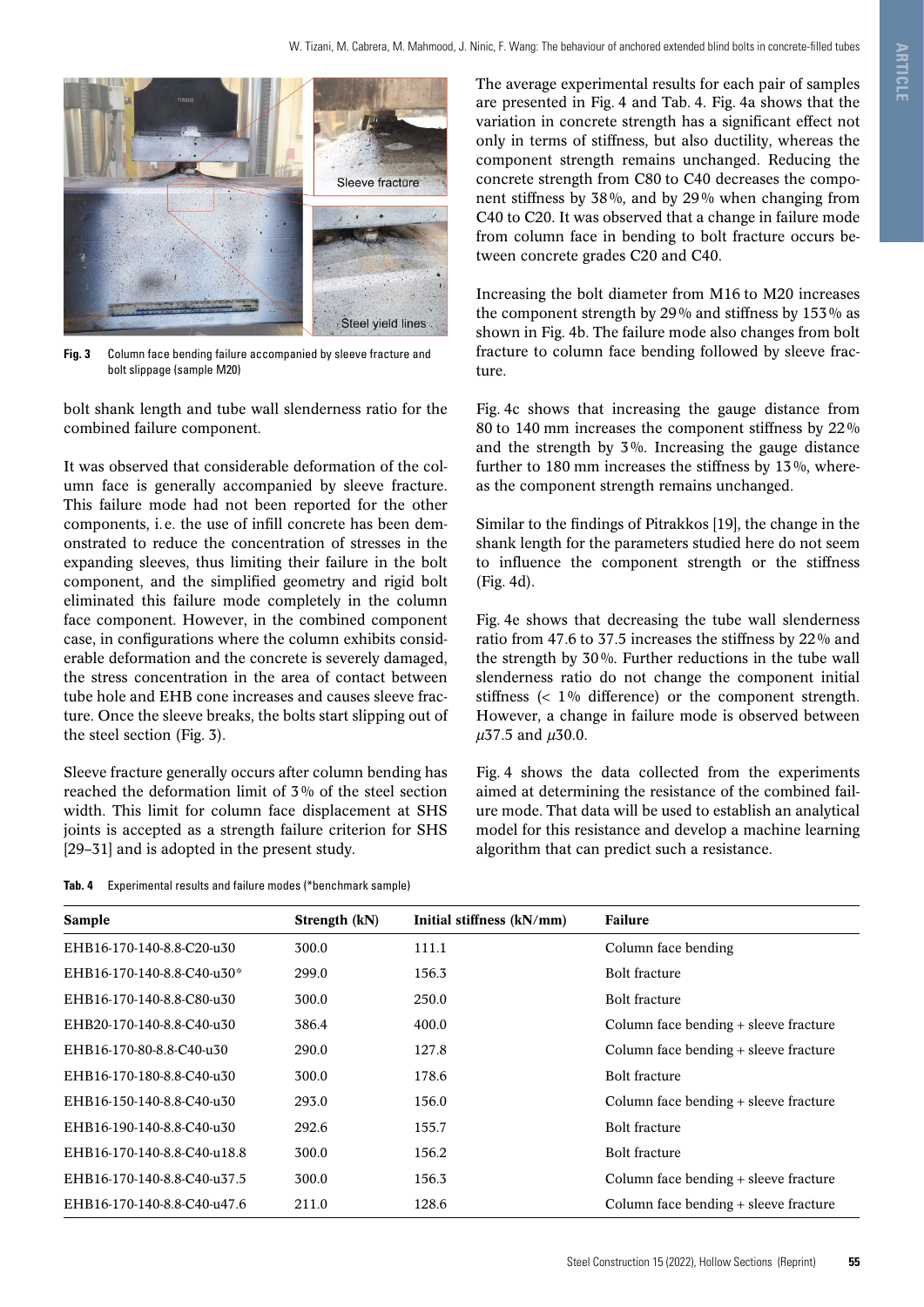

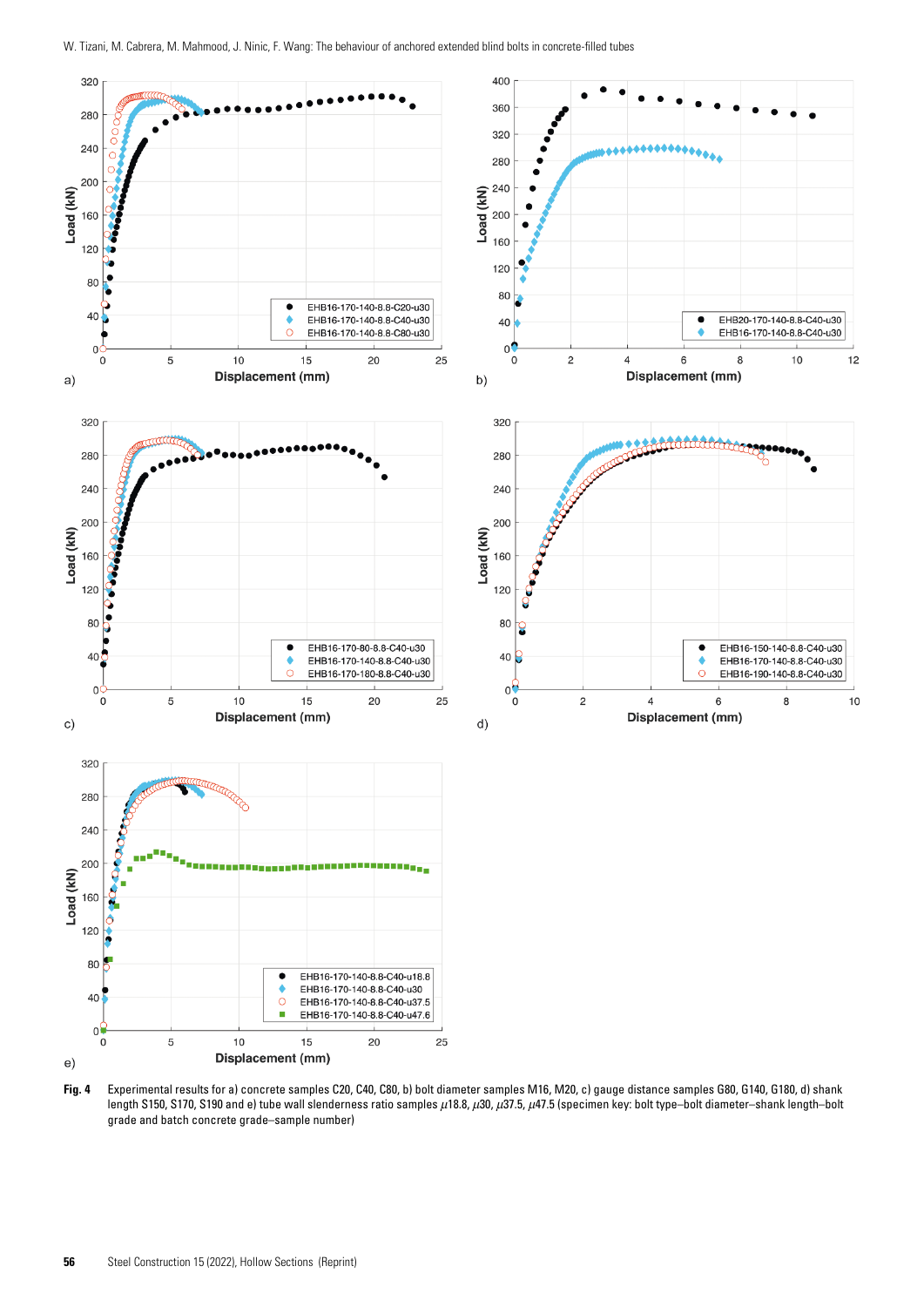

**Fig. 5** Bolt, combined and column components global vs. load curves for samples with concrete grade 40 MPs, bolt diameter M16, anchored length 80 mm, tube wall slenderness ratio 37.5 and gauge distance 140 mm

# **4 Comparison of independent research work**

The independent results from both bolt and column face components using similar geometric and material properties are described in this section for comparison. As the tests performed by Pitrakkos [25] only considered a single bolt, the results were multiplied by two in order to allow comparisons between components assuming that the use of two bolts would double the load results as long as the failure mode remains unchanged.

Fig. 5 shows that the initial stiffness of the combined component is that for the column components, whereas the ultimate strength corresponds to the ultimate capacity of the bolt. This means this sample developed the full strength of the bolt. The ductility of the combined component is 50% higher with respect to the bolt component.

## **5 Research contribution and future work**

The Extended Hollo-Bolt (EHB) is a blind fastener used in concrete-filled steel columns which shows promising potential for use in moment-resisting connections. A summary of the main advances regarding the EHB research work carried out to date was presented in this study. Some of the main findings are:

#### **References**

- [1] Lindapter International (2019) *Hollo-Bolt product brochure.*
- [2] Loh, H. Y.; Uy, B.; Bradford, M. A. (2006) *The effects of partial shear connection in composite flush end plate joints Part I – experimental study*. Journal of Constructional Steel Research 62, no. 4, pp. 378–390.
- [3] Loh, H. Y.; Uy, B.; Bradford, M. A. (2006) *The effects of partial shear connection in composite flush end plate joints Part II – Analytical study and design appraisal*. Journal of Constructional Steel Research 62, no. 4, pp. 391–412.
- Three failure modes have been identified in the combined failure component: column face in bending, bolt fracture and column face bending plus sleeve fracture. The latter has not been reported in independent studies of bolts in tension and column face in bending, indicating that further detailed studies of the combined failure mode are required for full characterization of the EHB connection.
- From the range of parameters tested, it is concluded that the most influential parameters in terms of strength are the bolt diameter and tube wall slenderness ratio, whereas the stiffness is enhanced mainly by changing the bolt diameter. These comparisons are made by changing one parameter at a time while keeping all the others constant. Combinations of the parameters studied are recommended in order to achieve a more complete understanding of the general behaviour of the EHB component.
- A comparison of the three EHB failure modes (i.e. bolt in tension, column face in bending, combined failure) for a sample with similar design properties has shown that the initial stiffness of the combined component is equivalent to the column component, whereas the ultimate strength corresponds to the ultimate capacity of the bolt.
- The chosen range of design parameters used for the experimental programme produced changes in the failure mode of the combined component. Detailed studies of these ranges are recommended for future work.

The experimental results presented in this work constitute a database for further finite element analysis, analytical modelling and machine learning algorithms, which could be combined to contribute towards the development of design guidance for EHB connections.

## **Acknowledgements**

The authors wish to thank TATA steel, Lindapter International and the University of Nottingham HPC for supporting this research.

- [4] Liu. Y.; Málaga-Chuquitaype, C.; Elghazouli, A. Y. (2014) *Response and component characterisation of semi-rigid connections to tubular columns under axial loads*. Engineering Structures 41, pp. 510–32.
- [5] Ataei, A.; Bradford, M. A. (2016) *Numerical Study of Deconstructable Flush End Plate Composite Joints to Concrete-filled Steel Tubular Columns*. Structures 8, pp. 130– 143.
- [6] Li, X.; Xiao, Y.; Wu, Y. T. (2009) *Seismic behavior of exterior connections with steel beams bolted to CFT columns*.